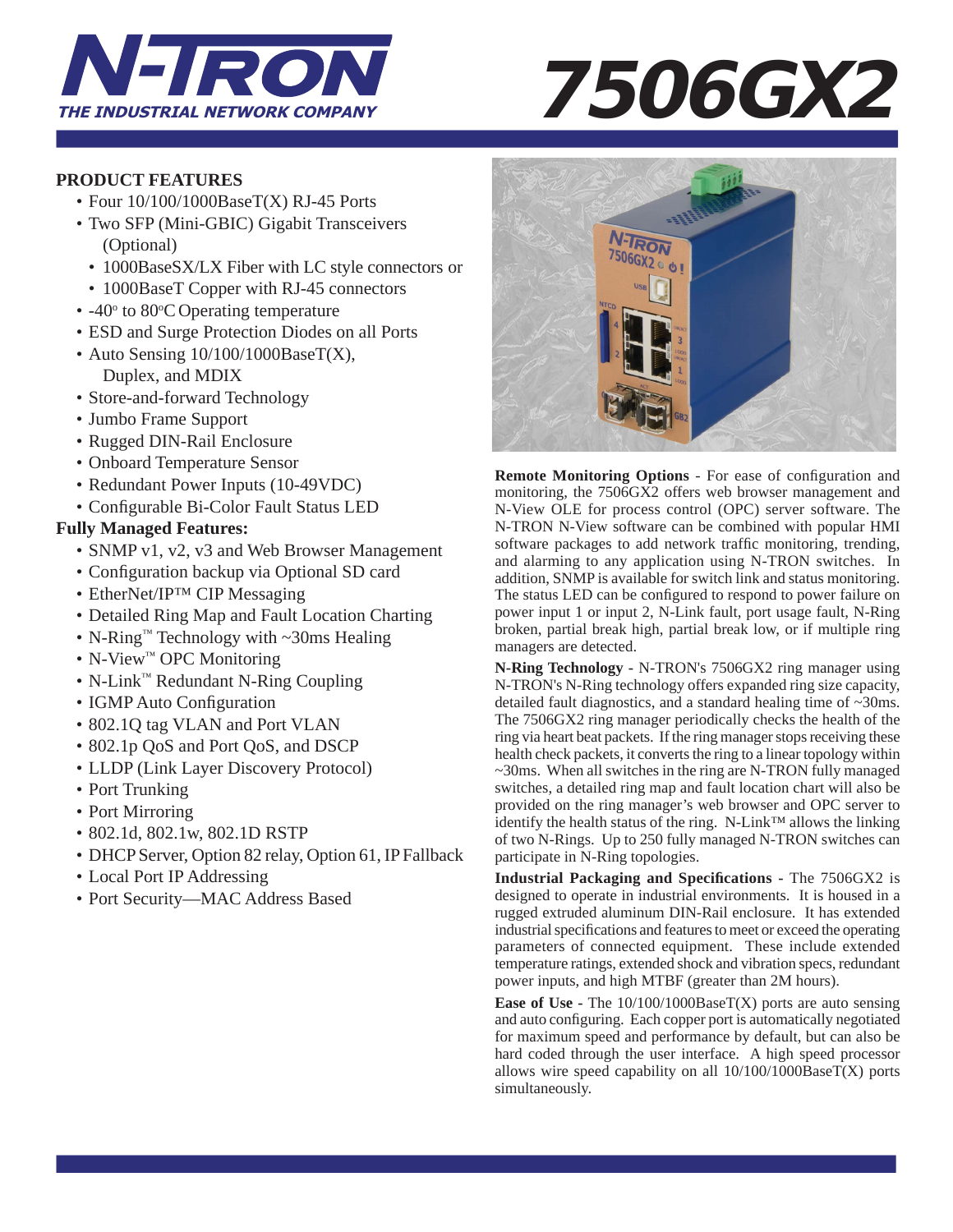

# **QUALITY MANAGEMENT SYSTEM CERTIFIED BY DNV**  $\equiv$  ISO 9001:2008  $\equiv$

# **7506GX2 Specifi cations**

# **Switch Properties**

*Number of MAC Addresses:* 4000 Aging Time: Programmable *Latency Typical:* 1.6 μs *Switching Method*: Store-and-Forward

# **Case Dimensions**

| Height:                | 3.8"             | (9.6cm)  |
|------------------------|------------------|----------|
| Width:                 | 2.0"             | (5.1cm)  |
| <i>Depth:</i>          | 3.9"             | (9.9cm)  |
| Weight (max):          | $1.1$ lbs        | (0.48kg) |
| <b>DIN-Rail Mount:</b> | 35 <sub>mm</sub> |          |

# **Electrical**

*Redundant Input Voltage:* 10-49 VDC (Regulated) *Input Current (max):* 440mA max.@24VDC *BTU/hr:* 36@24VDC *N-TRON Power Supply:* NTPS-24-1.3 (1.3A@24V)

# **Environmental**

*Operating Temperature:* **Storage Temperature:** *Operating Humidity:* 5% to 95%

C to  $80^{\circ}$ C C to  $85^{\circ}$ C (Non Condensing) *Operating Altitude:* 0 to 10,000 ft.

# **Shock and Vibration (bulkhead mounted)**

*Shock:* 200g @ 10ms *Vibration/Seismic:* 50g, 5-200Hz, Triaxial

# **Reliability**

*MTBF:* >2 Million Hours

# **Recommended Wiring Clearance**

| Front: | $(10.16 \text{ cm})$ |
|--------|----------------------|
| Top:   | $(2.54 \text{ cm})$  |

### **SFP Gigabit Fiber Transceiver Characteristics**

| Fiber Lenath              | 550m for 50/125µm<br>275m for 62.5/125um* | $10 km**$     | $40$ k $m**$                         | 80km**     |
|---------------------------|-------------------------------------------|---------------|--------------------------------------|------------|
| <b>TX Power Min</b>       | $-9.5$ d $Bm$                             | $-9.5$ d $Bm$ | $-2dBm$                              | 0dBm       |
| <b>RX Sensitivity Max</b> | $-17dBm$                                  | $-20$ d $Bm$  | $-22dBm$                             | $-24dBm$   |
| Wavelength                | 850nm                                     | 1310nm        | 1310nm                               | 1550nm     |
| Assumed Fiber Loss        | 3.5 to 3.75 dB/km                         |               | 0.45 dB/km   0.35 dB/km   0.25 dB/km |            |
| Laser Type                | <b>VCSEL</b>                              | FP            | <b>DFB</b>                           | <b>DFB</b> |

 \* SX Fiber Optic Cable \*\* LX Fiber Optic Cable

## **Network Media**

*10BaseT:* >Cat3 Cable *100BaseTX:* >Cat5 Cable *1000BaseT:* >Cat5e Cable

# **Connectors**

|                | 10/100/1000Base T(X): Four (4) RJ-45 Copper Ports |
|----------------|---------------------------------------------------|
| 1000BaseT:     | Up to Two (2) RJ-45 Gigabit                       |
|                | Copper Ports (optional)                           |
| 1000BaseSX/LX: | Up to Two (2) LC Duplex Gigabit                   |
|                | Fiber Ports (optional)                            |

# **Regulatory Approvals**

*FCC Title 47, Part 15, Subpart B - Class A;* 

*ICES-003 - Class A*

*UL /cUL: Class I, Div 2, Groups A, B, C, D and T4 ANSI/ISA 12.12.01-2007*

*CE: EN61000-6-2:2001; EN61000-6-4:2007*

*EN61000-4-2, 3, 4, 5, 6*

**GOST-R Certified, RoHS Compliant** 

# **Designed to comply with:**

*IEEE 1613 for Electric Utility Substations* **NEMA TS1/ TS2 for Traffic control**